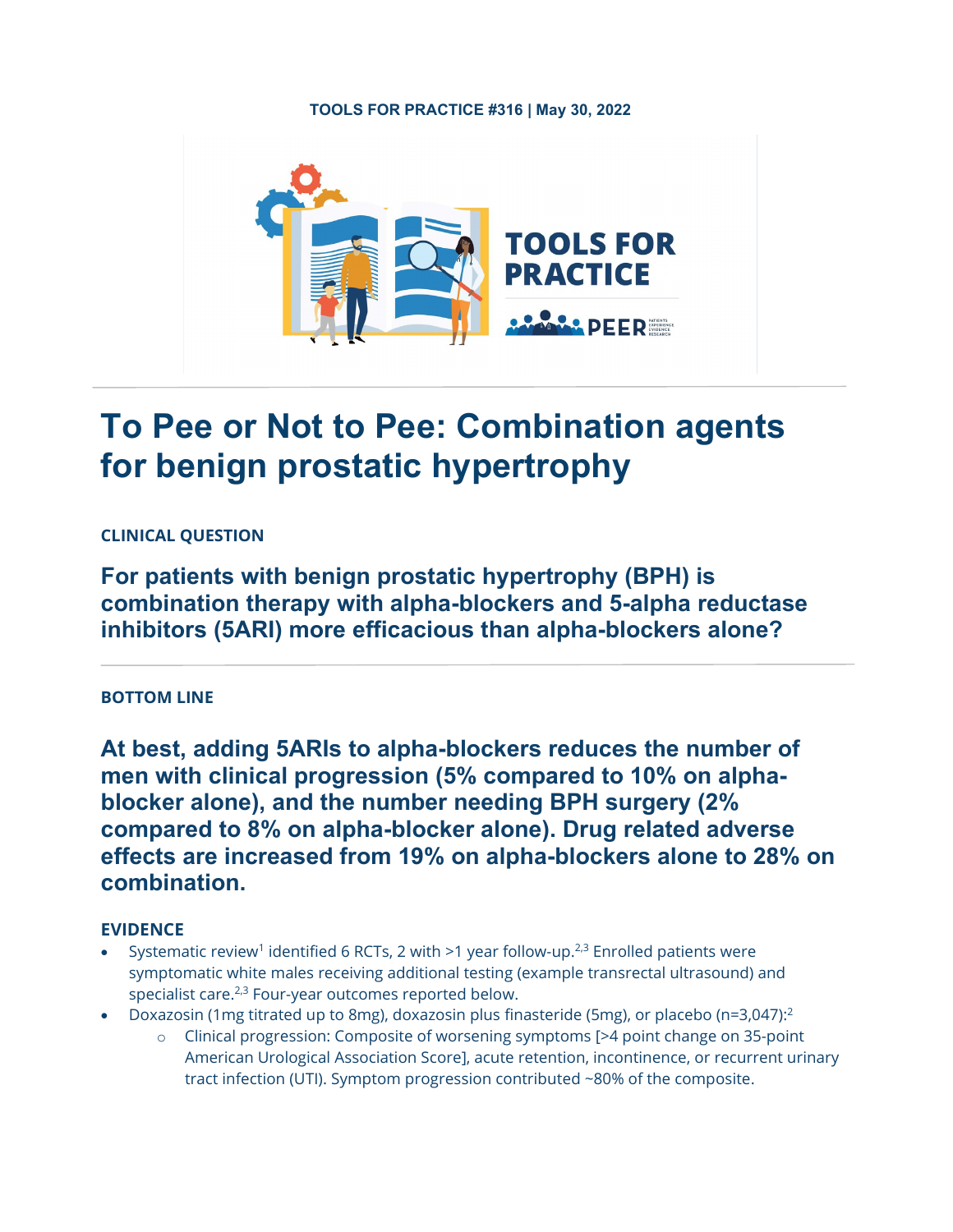- Doxazosin 10%, combination 5%: Number needed to treat (NNT)=20 (placebo 17%).
- o BPH surgery:
	- Doxazosin 3%, combination 1%: NNT=50 (placebo 5%).
	- Adverse effects, statistics not reported:<sup>4</sup>
		- Decreased erectile function: Doxazosin 13%, combination 17% (placebo 13%).
- Tamsulosin (0.4mg) or tamsulosin plus dutasteride (0.5mg) (n=4,844):3
	- o Clinical progression: Composite of worsening symptoms [≥ 4-point change on 35-point International Prostate Symptom Score], acute retention, incontinence, recurrent UTI, urosepsis or renal insufficiency. Symptom progression contributed ~65% of the composite.
		- Tamsulosin 22%, combination: 13%: NNT=12.
	- o BPH surgery:
		- Tamsulosin 8%, combination 2%: NNT=23.
	- o Adverse effects:
		- Any drug related adverse effect: Tamsulosin 19%, combination 28%; number needed to harm=12.
		- Erectile dysfunction: Tamsulosin 5%, combination 9%, not statistically different.
		- **Dizziness: No difference.**

# **CONTEXT**

- 5ARI may decrease prostate cancer incidence, but cancers found may be higher grade.<sup>5,6</sup>
	- o 17-year follow-up: No difference in prostate cancer mortality.7
- 5ARI decreases prostate serum antigen (PSA) levels by  $\sim$  50%, $\frac{8}{3}$  which might delay prostate cancer diagnosis.9
	- $\circ$  If following, PSA should be multiplied by 2-2.3 for patients on 5ARI.<sup>5,6</sup>
- Canadian guidelines recommend:<sup>10</sup>
	- o Alpha-blockers: First line.
	- o Combination: If prostate enlargement.

## **REFERENCES**

- 1. Füllhase C, Chapple C, Cornu JN, *et al.* Eur Urol. 2013 Aug; 64(2):228-43
- 2. McConnell JD, Roehrborn CG, Bautista OM, *et al.* N Engl J Med. 2003 Dec 18; 349(25):2387-98
- 3. Roehrborn CG, Siami P, Barkin J, *et al.* Eur Urol. 2010 Jan; 57(1):123-31
- 4. Fwu CW, Eggers PW, Kirkali Z *et al.* J Urol. 2014 Jun; 191(6):1828-34.
- 5. Thompson IM, Goodman PJ, Tangen CM, *et al.* N Engl J Med. 2003 Jul 17; 349(3):215-24
- 6. Andriole GL, Bostwick DG, Brawley OW, *et al.* N Engl J Med. 2010 Apr 1; 362(13):1192-202
- 7. Thompson IM Jr, Goodman PJ, Tangen CM, *et al.* N Engl J Med. 2013 Aug 15; 369(7):603-10
- 8. Etzioni RD, Howlader N, Shaw PA, *et al.* J Urol. 2005 Sep; 174(3):877-81
- 9. Sarkar RR, Parsons JK, Bryant AK, *et al*. JAMA Intern Med. 2019 Jun 1; 179(6):812-819
- 10. Nickel JC, Aaron L, Barkin J *et al*. Can Urol Assoc J. 2018 Oct; 12(10): 303– 312.

## **AUTHORS**

**Emelie Braschi,** MD CCFP PhD, **Michael R Kolber,** MD CCFP MSc

*Authors do not have any conflicts of interest to declare.*